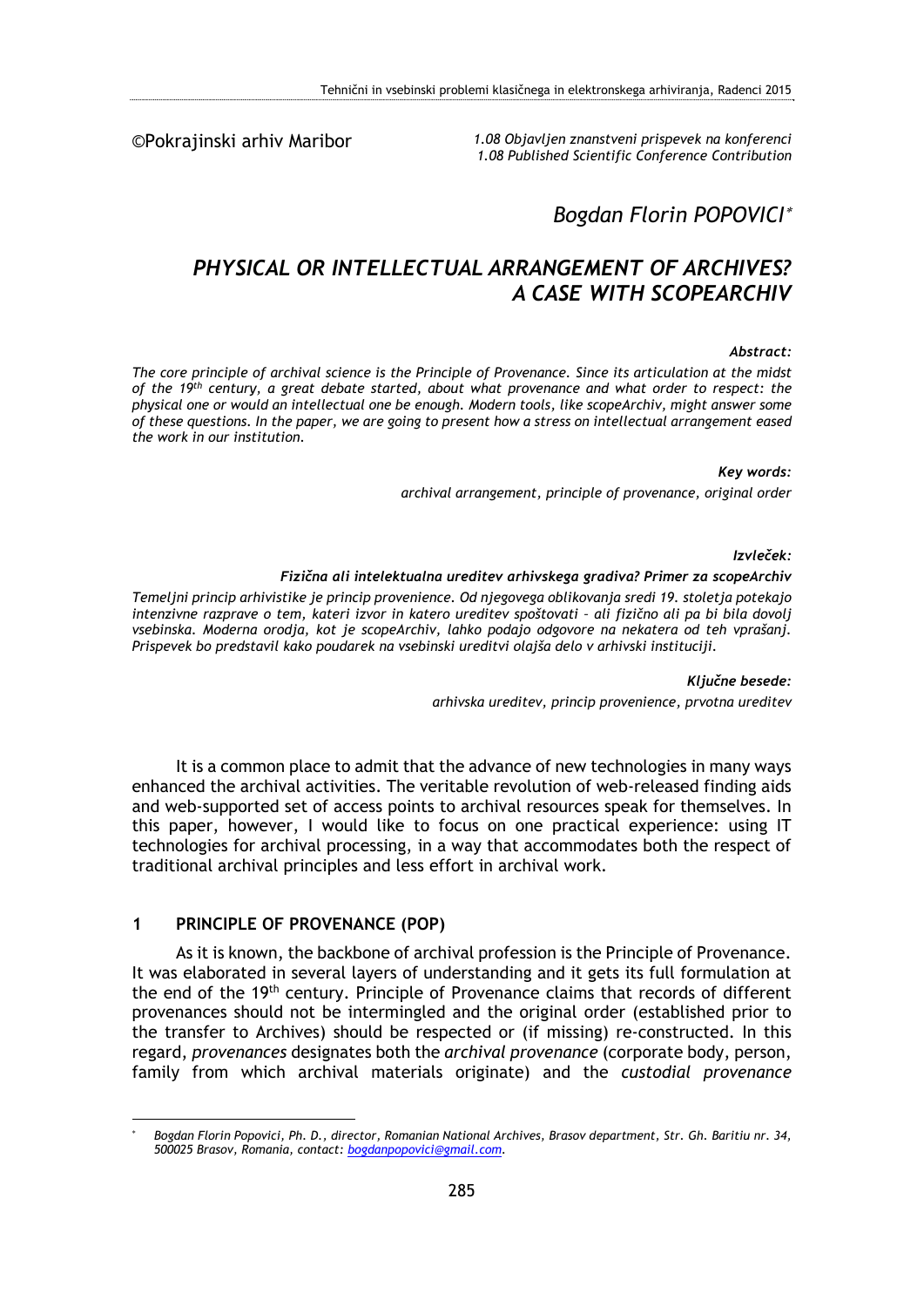(information on successive transfers of ownership or custody of records) (Duranti 1998, p. 98).

This principle was not "discovered" or "inspired", but it was decanted by practical experiences and (in some opinions) endorsed by the historical trends of the time. With the development of state-run archives in France and Prussia, the increasing volume of incoming records made the Principle of Pertinence impractical and promoted keeping the records based on the original creator arrangement as "the only realistic way to cope with large volumes of archival material from different provenances" (Horsman 1994, p. 54). Hence, it obviated the need for contentious rearrangement according to the subject (Schellenberg 1961, p. 18). In the same time, it was a convenient method for retrieval, by gathering and describing records generated and received by the same institution or person (Duchein 1983 p. 67). Moreover, it was noticed, documents can only be interpreted with knowledge of the administrative, legal and social context, which will be preserved by respecting provenance (internal/external); applying PoP will thus preserve the objectivity of records and provide insight into the functions, processes, and personal relationships of the records creator (Schellenberg 1961 p. 20 sqq).

The theoretical rationale was said to be developed from historical science in the nineteenth century<sup>1</sup>. "Historians strove to achieve objectivity and therefore wanted the original source material. The remnants (sources) should be kept as unaltered as possible. The motto was to be able to establish what really took place, or in German *wie es eigentlich gewesen ist* (Ranke). This means that written sources should be maintained in their original order and must not be rearranged and attached to new orders" (Graenstroem 1994, 13).

## **2 VIRTUAL ARRANGEMENT AND DESCRIPTION**

Once the principle was accepted and promoted in and by the professional community, its effects started to be seen in practice. In this regard, one common activity of archivists was to arrange records and folders in the repository in order to recreate the original order (whatever that means). Where archives were described at folder level, the codes and physical arrangement followed the order by which folderdescriptions were listed in inventories. Physical work involved was significant, the need for larger spaces for grouping record being a common place. When new accessions were received, they were often considered distinct structures of the creator archives, even though many folders inside might have belonged to series already accessioned. The original order and respect for the provenance had, in such cases, a very relative interpretation.

Some issues of respecting provenance and the original order were already revealed by archivists long time ago. For instance, it was questioned if the original order and the archival provenance can truly be identified. Italian archivist Claudio Pavone argued that an archives is, in fact, only the way an organization organized its memory and not a passive, organic accumulation of records. Filippo Valenti, in the same prospect, noticed that "the *order* is something which is given on purpose to a specific whole", while "a *structure* is something which is discovered, that is searched, is identified and is understood, apart from the fact that it has been 'given' in the course of the time or it has been spontaneously generated." The "structure" discovered in

<sup>1</sup> *1 P. Horsman questioned a theoretical reflection in development of the principle (Horsman 1994, p. 54).*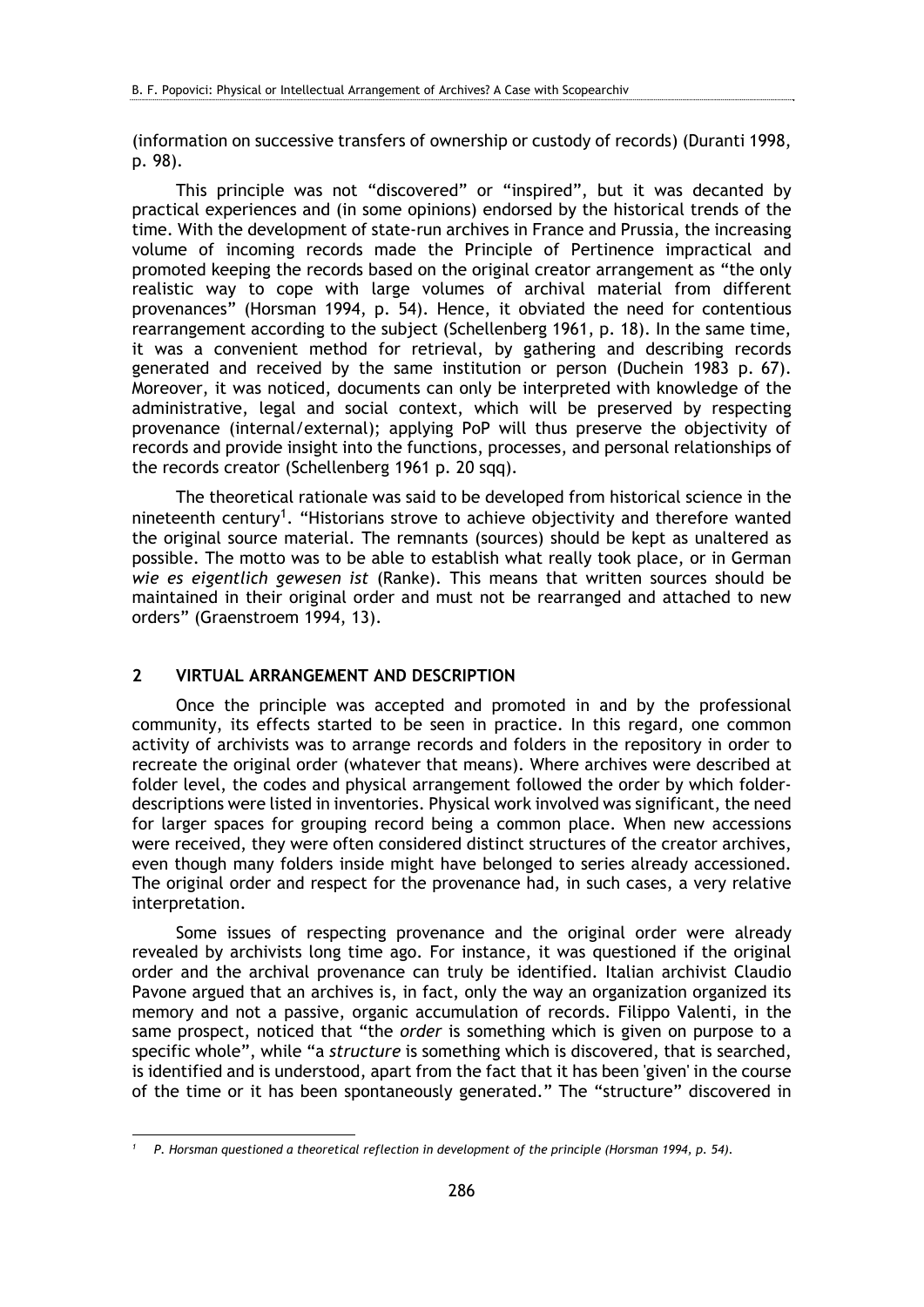the *fonds*, according to Valenti, is in general meaningful and worth defending and preserving, whether "original" or not (apud Savoja M, Vitali S, 2007, p. 121-147).

Although I agree with these arguments, in practice we faced a situation where records were brought to Archives in a perfect lack of original order. Moreover, a previous attempt of arrangement destroyed any potential original order that might have existed and the pressure of time asked for quick decisions and effective actions. This is why we opted for a virtual arrangement, delivering a "proper" archival arrangement to users, considering, in the same time, the shortage of personell and time for processing the records in the "usual way".

The case was about a small fonds named *Inspectorate for Agriculture and Agrarian Reform* whose extent was about only 2 linear meters and 129 folders. It was acquired by the Brasov Archives with no finding aids and probably would have been stored in the repository until proper resources of staff would have been available. But high public interest for property restorations forced us to process those records earlier and, most important, in a very short time.

A short preliminary survey over legal mandates of the creator revealed its two main functions: the regional representation of Ministry of Agriculture and Domains and inspection and control for agrarian services, agricultural chambers, agrarian schools and other organizations involved in agricultural activities. Besides, of course, there were the supportive functions (HR, Accountability etc.). Despite our efforts, we could not identify a clear, relevant organizational chart. Regional units were not so present in legal publications and among records of the fonds no such information was found, Therefore, we were forced to consider for arrangement a function-based structure.

The preliminary investigation of the records showed that there was an attempt to process the fonds, as it had a chronological arrangement. Of course, this intervention, made for easier processing, rather obscured a possible original order of the records than helped for a proper archival arrangement.

Considering both the need for a closer adherence to PoP and the need for a quicker access than reading pages of folder-level description, we decided to describe briefly every folder, with larger summaries, where the public interest required (i.e., identification of land owners). Also, we assigned a physical reference code consisting of folder position within the chronological (by year) order. Each folder description also contained, besides the content of folders, the broader functions and the potential series that would belong to; series were determined by the broader topic of files within one function of the creator.

We proceeded to this action and all the descriptive information were introduced into scopeArchiv, our archival information system. After finishing the folder description, we simply filtered the data based on the functions and series, and we could identify the (intellectual) groupings. More, we assigned codes for each function and series and then new codes for folders within these series were generated. In the end, each folder had two codes:

- 1. the (pre-processing) reference code, reflecting the physical order (on the shelves), that serves for retrieval in the repository;
- 2. the (post-processing) arrangement code, reflecting the logical (intellectual) arrangement, resulted from the archival processing.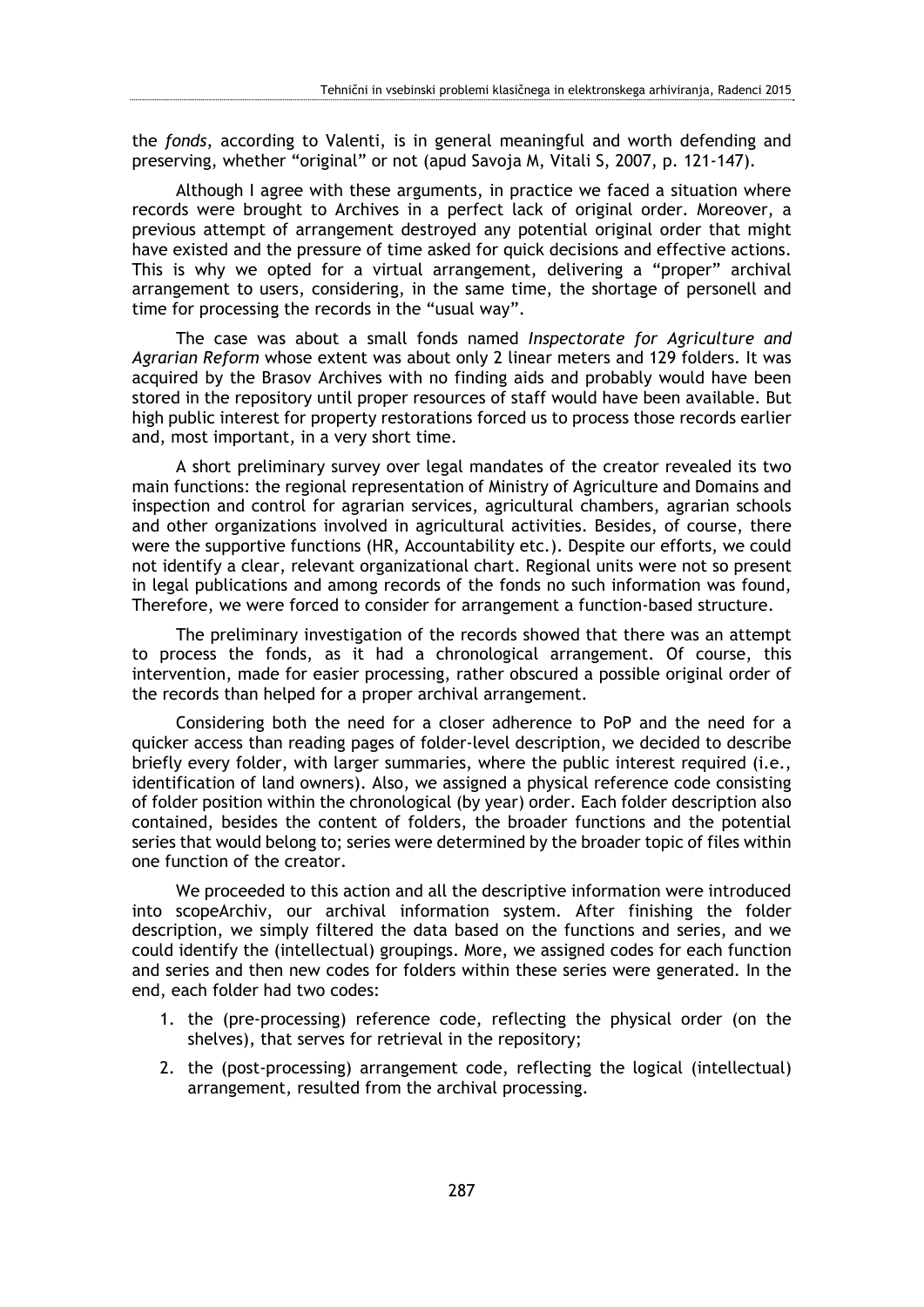| Folder<br>Reference<br>Code | <b>Function</b><br>Code | <b>Series</b><br>Code | Folder<br><b>Arrangement Code</b> |
|-----------------------------|-------------------------|-----------------------|-----------------------------------|
| 1930/1                      | А                       | $A - 1$               | $A - 1 - 1$                       |
| 1930/2                      | B                       | $B-3$                 | $B - 3 - 1$                       |
| 1930/3                      | B                       | B-5                   | $B - 5 - 1$                       |
| 1930/4                      | А                       | $A - 7$               | $A - 7 - 1$                       |
| 1930/5                      | А                       | $A-3$                 | $A - 3 - 1$                       |
| 1930/6                      | В                       | $B-2$                 | $B - 2 - 1$                       |
| 1930/7                      |                         | $A - 4$               | $A - 4 - 1$                       |

*Table 1: Example of list of folders based on their physical position* 

| Table 2: Example of list of folders based on their intellectual position |  |  |  |  |  |
|--------------------------------------------------------------------------|--|--|--|--|--|
|--------------------------------------------------------------------------|--|--|--|--|--|

| <b>Folder Arrangement</b> | Folder                |
|---------------------------|-----------------------|
| Code                      | <b>Reference Code</b> |
| $A - 1 - 1$               | 1930/1                |
| $A - 3 - 1$               | 1930/5                |
| $A - 4 - 1$               | 1930/7                |
| $A - 7 - 1$               | 1930/4                |
| $B - 2 - 1$               | 1930/6                |
| $B - 3 - 1$               | 1930/2                |
| $B - 5 - 1$               | 1930/3                |

Publicly, the information looks in a hierarchical arrangement, offering a quick image over the structure of the fonds and the structure of information, while the actual retrieval codes are visible for each units of description (folder level).

| Unităti de descriere                                                                                |                   |           |
|-----------------------------------------------------------------------------------------------------|-------------------|-----------|
| (8) BV-F-00668 Inspectoratul Agriculturii și Reformei Agrare - Regiunea IV Brasov<br>$\blacksquare$ | 1919-1938         | Finalizat |
| BV-F-00668-1 [Reprezentare regională a Ministerului Agriculturii si Domenilor]                      | s. d. (sine dato) | Finalizat |
| BV-F-00668-1-1 [Aspecte de organizare]<br>ė.                                                        | s. d. (sine dato) | Finalizat |
| BV-F-00668-1-1-1 Educație agricolă evaluarea personalului                                           | 1936              | Finalizat |
| BV-F-00668-1-1-2 Actiunile de mobilizare și apărare pasivă.                                         | 1936              | Finalizat |
| BV-F-00668-1-1-3 Aplicarea reformei agrare                                                          | 1936              | Finalizat |
| BV-F-00668-1-1-4 Infiintarea Inspectoratului general de control                                     | 1937              | Finalizat |
| BV-F-00668-1-1-5 Mobilizarea si dispensele de mobilizare                                            | 1937              | Finalizat |
| BV-F-00668-1-1-6 Aplicarea reformei agrare                                                          | 1937              | Finalizat |
| BV-F-00668-1-2 [Aspecte de resurse umane]<br>ė-                                                     | s. d. (sine dato) | Finalizat |
| BV-F-00668-1-2-1 Probleme de personal, lucrări de mobilizare și activitatea gospodăriilor agricole  | 1934.01-1934.12   | Finalizat |
| BV-F-00668-2 [Functia de îndrumare și control]                                                      | s. d. (sine dato) | Finalizat |
| BV-F-00668-3 [Functii suport]                                                                       | s. d. (sine dato) | Finalizat |
|                                                                                                     |                   |           |

*Figure 1: "Intellectual" order (capture from scopeArchiv)*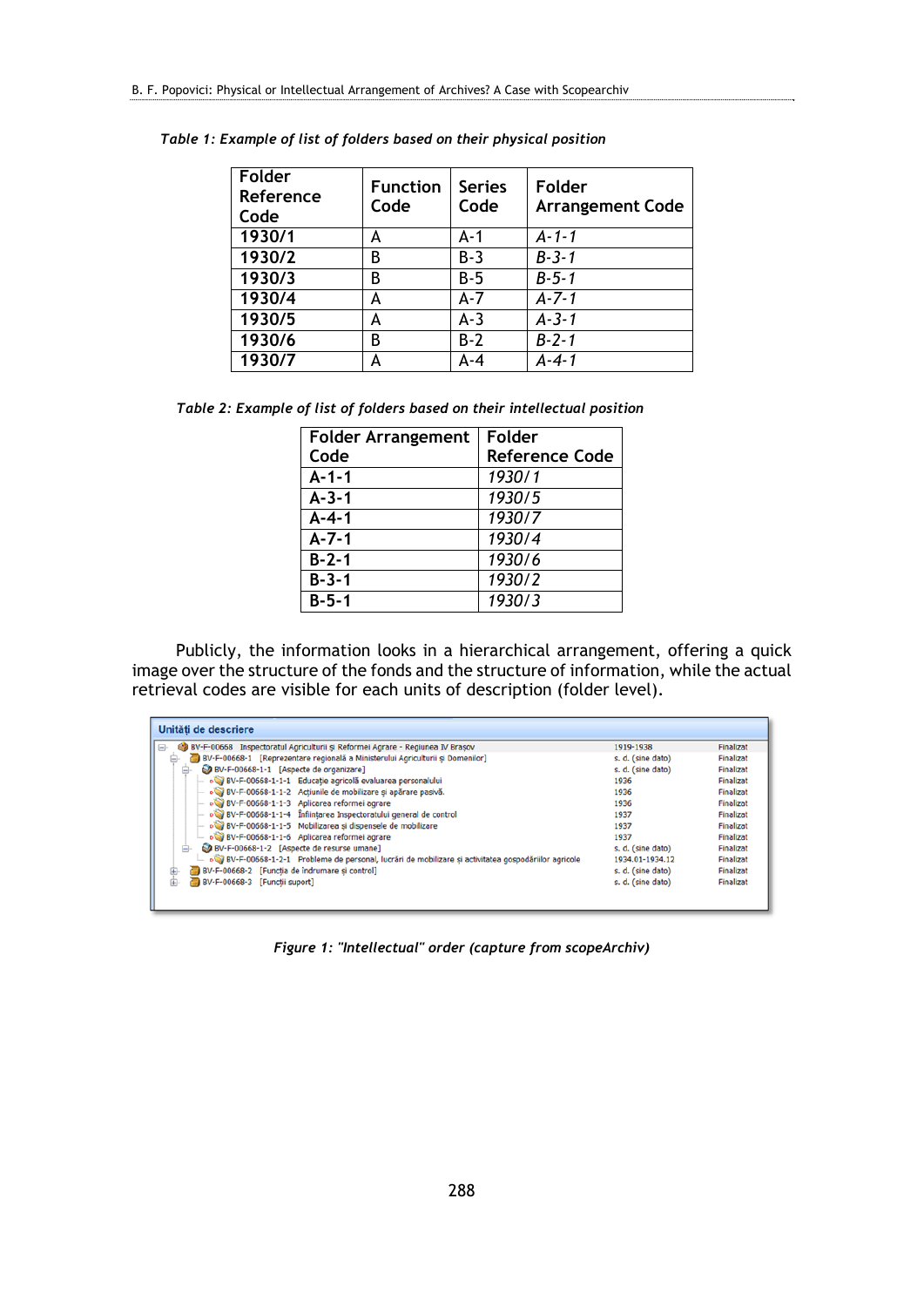| Unităti de descriere            |                   |                               |  |  |  |  |
|---------------------------------|-------------------|-------------------------------|--|--|--|--|
| Indicativ în schema de ordonare | Cotă UD           | Instrument evidentă/informare |  |  |  |  |
| <b>BV-F-00668-1</b>             | BV-F-00668-1      |                               |  |  |  |  |
| BV-F-00668-1-1                  | BV-F-00668-1-1    |                               |  |  |  |  |
| BV-F-00668-1-2                  | BV-F-00668-1-2    |                               |  |  |  |  |
| BV-F-00668-1-2-1                | BV-F-00668-1934-1 |                               |  |  |  |  |
| BV-F-00668-1-1-1                | BV-F-00668-1936-5 | m                             |  |  |  |  |
| BV-F-00668-1-1-2                | BV-F-00668-1936-7 |                               |  |  |  |  |
| BV-F-00668-1-1-3                | BV-F-00668-1936-8 |                               |  |  |  |  |
| BV-F-00668-1-1-4                | BV-F-00668-1937-2 | π                             |  |  |  |  |
| BV-F-00668-1-1-5                | BV-F-00668-1937-5 |                               |  |  |  |  |
| BV-F-00668-1-1-6                | BV-F-00668-1937-6 |                               |  |  |  |  |



### **3 FINAL CONSIDERATION – IS (PHYSICAL) ARRANGEMENT AN ISSUE ANYMORE?**

Our paper sought to present a practical experience about accelerating the archival processing by making a virtual arrangement, letting the physical records in place as they are and reconstructing the original order based on creator functions. It is an easy and effective method, avoiding too much of physical work and too deep research about the creator organizational structure.

However, this method let room to several questions. Is this original order reconstructed really relevant? In our opinion, yes, it is better than having a simple chronological order. It is indeed an intervention of the archivist, an order *imposed* to archival material; but this was indicated as such (structured assign by the archivists are presented between brackets) and we avoid misleading users by saying this is THE original order of the records. And, considering organizational functions, this order is quite faithful, granting the user with an intuitive and quicker way to access information.

On the other hand, to what extent can this method be applied— is the physical arrangement needless anymore? It is hard to say. Apparently, if there is a physical identification of records (items/folders) and a description associated to them, the answer would be yes—there is no need for physical arrangement, since the records can be physically retrieved immediately, by their reference codes. On the other hand, there might be archivists that would prefer to physically group records together, invoking an even higher simplicity of retrieval.

As a closure, I would only want to underline the fact that a limited intervention of archivists over the arrangement of records is under scrutiny anyway. In 2007, David Weinberger claimed that the Third Order of Order consists precisely in letting the users to re-arrange the informational metadata in a way that fits for each one's interest (Weinberger 2007, p. 18-19); apparently, "everything is miscellaneous", but in fact everything has a proper arrangement, fit for purpose. On the same prospect, a presentation in ICA Second Annual Conference in Girona (2014) (Higgins, Hilton, Dafis, 2015) suggested that archival work is quite useless, and argued for crowdsourcing arrangement and description, exemplifying with Amazon or Flikr. Although I do not share this opening-to-the-crowd archival processing, that, in my opinion, shows a vulgar view over archival work, I do consider that provenance and original order are two *possible* contexts of arrangement and the user might have other needs, not covered by these two traditional approaches. This, in exchange, will shift the stress in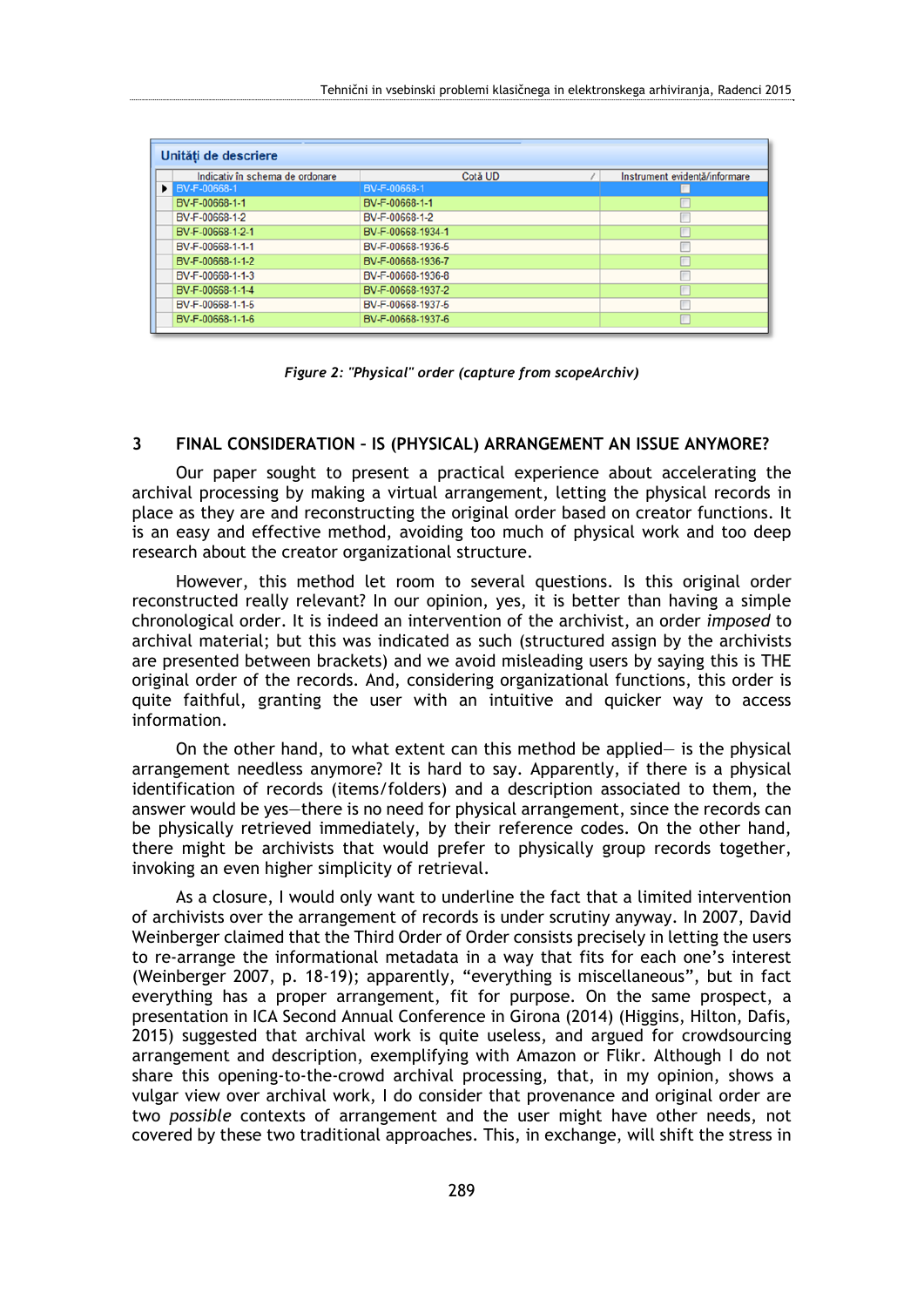archival work from arrangement to description, because describing records in sufficient details (i.e. adding proper metadata) might give to the user the possibility to make the desired arrangement.

#### **BIBLIOGRAPHY**

- Duchein, M. (1983): Theoretical principles and Practical Problems of Respect des fonds in Archival Science. *Archivaria 16, p.* 64-82. Canada: Association of Canadian Archivists.
- Duranti, L. (1998): *Diplomatics: New Uses for an Old Science.* Scarecrow Press.
- Gränström, C. (1994): *The Janus Syndrome in The Principle of Provenance*. First Stokholm Conference on Archival Theory and the Principle of Provenance (2-3 September 1993). Stokholm.
- Higgins, S., Hilton, C., Dafis, L. (2015): *Archives context and discovery: rethinking arrangement and description for the digital age.* ICA Second Annual Conference: Girona.
- Horsman, P. (1994): *Taming the elephant: An orthodox approach to the Principle of Provenance in The Principle of Provenance*. First Stokholm Conference on Archival Theory and the Principle of Provenance (2-3 September 1993). Stokholm.
- Savoja, M., Vitali, S. (2007): Authority Control for Creators in Italy: Theory and Practice. *Journal of Archival Organization, vol. 5* no. 1-2, p. 121-147.
- Schellenberg, T. (1961): Archival Principles of Arrangement. *American Archivist 24*, , pp. 11-24. Chicago: Society of American Archivists.
- Weinberger, D. (2007): *Everything Is Miscelaneous*. City: Publisher.

## **SUMMARY**

1

# *Bogdan Florin POPOVICI*

### **FIZIČNA ALI VSEBINSKA UREDITEV ARHIVSKEGA GRADIVA? PRIMER ZA SCOPEARCHIV**

Temeljno osnovo arhivske stroke predstavlja princip provenience. Ta se je izoblikoval skozi več nivojev razumevanja in bil dokončno formuliran ob koncu 19. stoletja. Princip sam po sebi ni bil »odkrit« ali »navdihjen«. Oblikoval se je na podlagi praktičnih izkušenj, potrjevali so ga (po nekaterih mnenjih) tudi takratni zgodovinski trendi. Z razvojem državnih arhivov v Franciji in Prusiji, predvsem pa s povečanjem količine prevzetega arhivskega gradiva, je postal prejšnji, pertinenčni princip nepraktičen. Provenienčni princip je določal hrambo zapisov na osnovi ustarjalčeve prvotne ureditve. Hkrati pa je predstavljal tudi primerno metodo za uporabo gradiva. Implementacija principa provenience ohranja objektivnost zapisov in omogoča vpogled v funkcije, procese in osebne odnose ustvarjalca. Za arhiviste, ki uporabljajo princip provenience, je skupna aktivnost urejanje zapisov v skladišču, tako da je ponovno vzpostavljena prvotna ureditev.

Prispevek ilustrira način rekonstrukcije prvotne ureditve za fonde v Arhivu okrožja Brasov. Glede na manko osebja in časa za urejanje gradiva na »ustaljen način«, smo se odločili za virtualno ureditev in uporabnikom tako ponudili»pravo« arhivsko ureditev.

<sup>\*</sup>  *Dr. Bogdan Florin Popovici, direktor, Državni arhiv Romunije, Oddelek v Brasovu, Str. Gh. Baritiu nr. 34, 500025 Brasov, Romunija, kontakt: bogdanpopovici@gmail.com.*